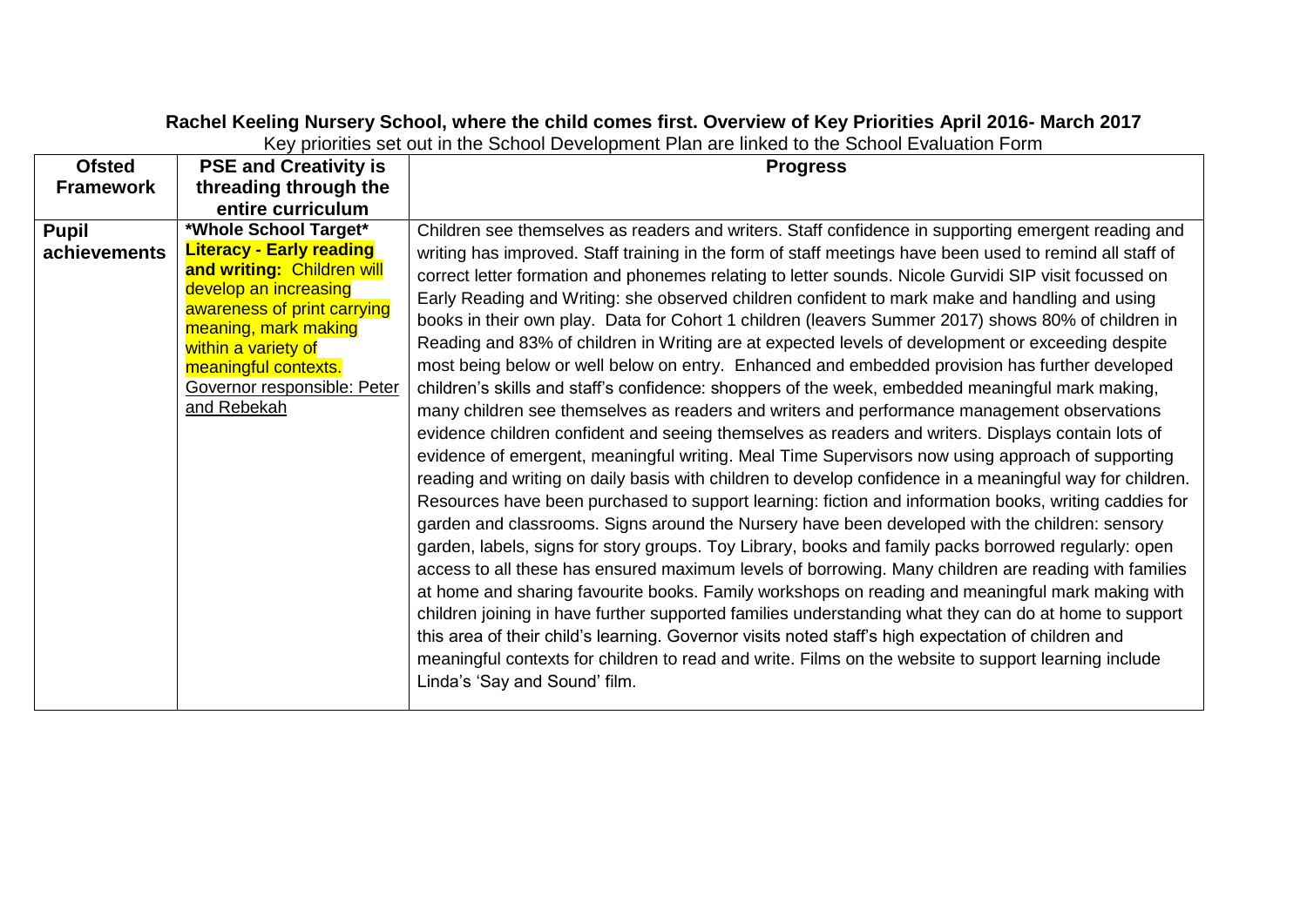|                   | <b>Personal, Social and</b>                                                      | Children are displaying high levels of independence and are sustaining interest and concentration in a                                           |
|-------------------|----------------------------------------------------------------------------------|--------------------------------------------------------------------------------------------------------------------------------------------------|
|                   | <b>Emotional Development:</b>                                                    | range of experiences: the bag making project, collaborative sculpture, cycling, independent cooking                                              |
|                   | Children will increasingly                                                       | and unsupported woodwork. Such examples of work have been documented for children and their                                                      |
|                   | take ownership of their                                                          | families, other professionals and training purposes. Appraisal observations note children                                                        |
|                   | learning as co-constructors:                                                     | demonstrating high levels of perseverance and sustained concentration. Embedded and meaningful                                                   |
|                   | collaborating, resourcing                                                        | experiences such as independent dinner tables and Shoppers of the Week have resulted in children                                                 |
|                   | and organising themselves.                                                       | taking on responsibility for the day to day running of the nursery and routines. SIP visits have noted                                           |
|                   | Governor responsible: Lize                                                       | high levels of wellbeing and involvement of large groups of children. INSET with Vicky Hutchin on the                                            |
|                   |                                                                                  | Leuven Scales of Wellbeing and Involvement have resulted in all staff having the opportunity to reflect                                          |
|                   |                                                                                  | on and begin tracking all children. This process has been vital in us prioritising actions and next steps                                        |
|                   |                                                                                  | to improve these scores for children, enabling them to access a broad and balanced, deep curriculum.                                             |
|                   |                                                                                  | Data for Cohort 1 (leavers Summer 2017) shows despite 97% of children entering below or well below                                               |
|                   |                                                                                  | expected levels of development in all strands of PSE, 80% are now at or exceeding expected levels of                                             |
|                   |                                                                                  | development in Making Relationships and Self Confidence & Self Awareness and 76% of children are<br>doing so in Managing Feelings and Behaviour. |
| Teaching,         | Mathematics: 2D and 3D                                                           | Resources have been purchased helping children to develop and build on skills. Through a range of                                                |
|                   | shapes To review how we                                                          |                                                                                                                                                  |
| Learning and      | develop children's                                                               | approaches, children have had many opportunities to develop an understanding of shape and space:                                                 |
| <b>Assessment</b> | knowledge around shape                                                           | trips to St Pauls, local walks with architect, mosaic workshop, jumping shapes games, transient art,                                             |
|                   | and space in meaningful<br>and creative ways, with<br>particular focus on 2D and | ICT support. The handbag project supported children's practical exploration of shape and space.                                                  |
|                   |                                                                                  | Cooking with independence has also further supported this area. Family workshops have supported                                                  |
|                   |                                                                                  | how families can meaningfully work with their children: 22 families joined Linda's Shape Walk in the                                             |
|                   | 3D shape. Governor                                                               | local area. Families have been involved in trips to St Paul's Cathedral, where tessellation and mosaics                                          |
|                   | responsible: Simon                                                               | were explored and children had follow up experiences where they designed and made their own                                                      |
|                   |                                                                                  | mosaic patterns. The Summer Exhibition showcased many pieces of work with a large focus on shape                                                 |
|                   |                                                                                  | and space. During the Summer Term children had the opportunity to design and make their own Geo                                                  |
|                   |                                                                                  | Boards using wood and tools. Children have worked in large groups in the garden to develop spatial                                               |
|                   |                                                                                  | awareness through games. We have embedded child initiated woodwork – children have opportunities                                                 |
|                   |                                                                                  | to design, measure and make using 2D and 3D materials in Sunflower. Adjacent to construction area                                                |
|                   |                                                                                  |                                                                                                                                                  |
|                   |                                                                                  | in Rose class there is a vocabulary-reference poster to support adults and children naming 2D and 3D                                             |
|                   |                                                                                  | shapes. Correct terminology for all small wooden blocks is in place alongside image. Staff continue to                                           |
|                   |                                                                                  | support children in real-life situations to use mathematical terms. Data for Cohort 1 (leavers Summer                                            |
|                   |                                                                                  | 2017) shows despite very low levels of development on entry, 80% of children are at expected or                                                  |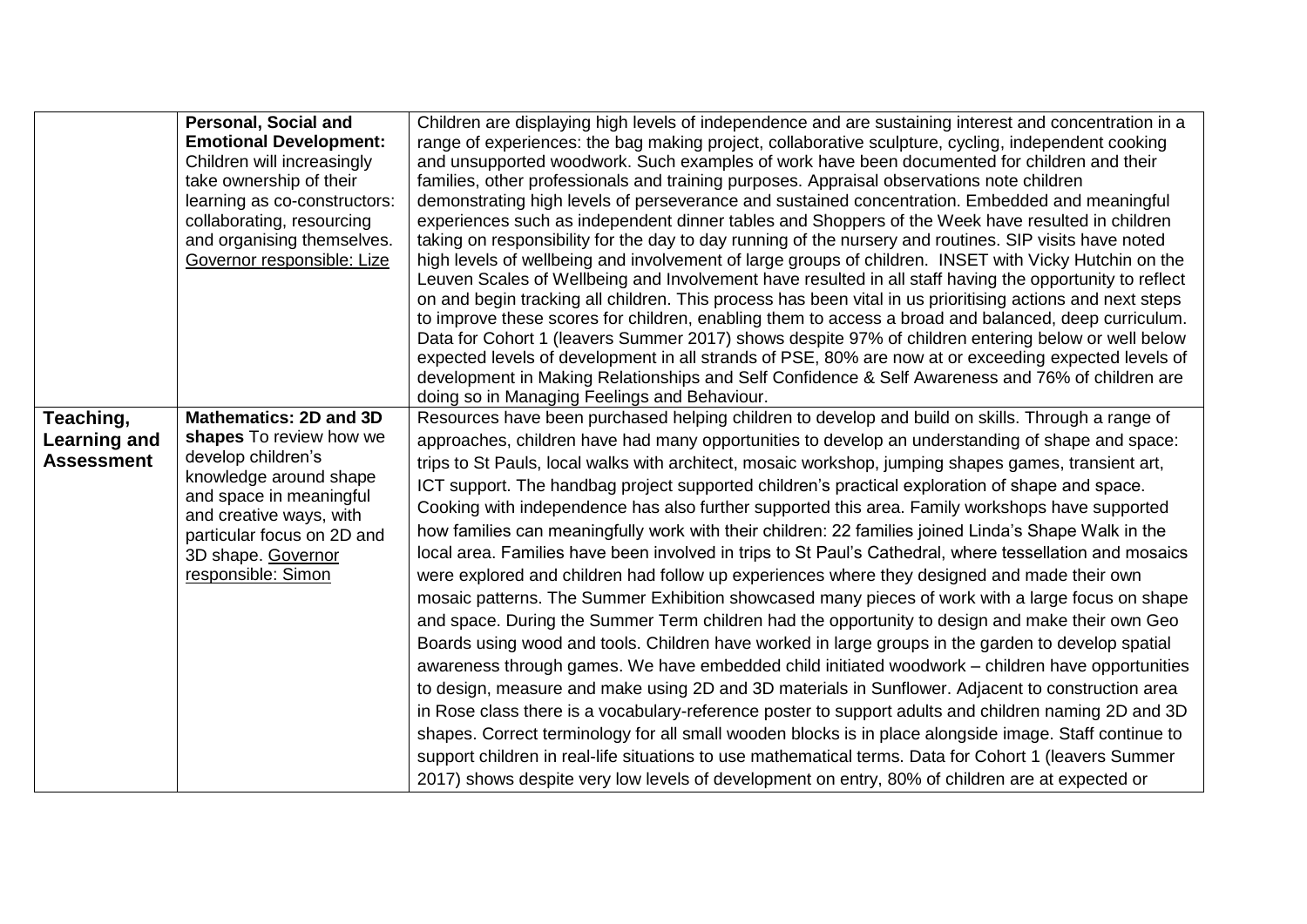|                                                                                                                                           | exceeding levels of development in Shape & Space and 79% of children are doing so in Number.                                                                                                                                                                                                                                                                                                                                                      |
|-------------------------------------------------------------------------------------------------------------------------------------------|---------------------------------------------------------------------------------------------------------------------------------------------------------------------------------------------------------------------------------------------------------------------------------------------------------------------------------------------------------------------------------------------------------------------------------------------------|
| Deep learning Staff are<br>able to tune into more able<br>learners, plan challenging,<br>deep experiences and use<br>learning journeys to | Practitioners are confident to highlight deep learning for each base room and the garden. This is<br>outlined by using the learning boards in each space, highlighting challenging learning and mastery.<br>Documentation: Independent cooking: children are able to use simple recipes to bake independently.<br>Labelling Sensory Garden: some children are able to write phonetically. (Images on website/Special<br>Books/ Learning Journeys) |
| demonstrate children's<br>progress, including film.<br>Governor responsible: Lize                                                         | The Fire pole: children mastering challenging climbing(Film/ Special Books/ Learning Journeys).<br>Designing and Making: Art Exhibition (Bag project PowerPoint on website Special Books/ Learning<br>Journeys).                                                                                                                                                                                                                                  |
| & Rebekah                                                                                                                                 | Music Project: children exploring musical notation and sound (Film/ Learning Journeys). Ukulele<br>Project: children learning to play chords and develop musicality between home and school (Film and<br>Photos/learning Journeys).                                                                                                                                                                                                               |
|                                                                                                                                           | Muazzaz Architectural Engineer: expertise of child valued and documented (learning journey and<br>display).                                                                                                                                                                                                                                                                                                                                       |
|                                                                                                                                           | Clay Beads: stemming from Black History Month when a parent came in to braid hair, children were<br>supported to make clay beads, dry, thread and decorate them (display and learning journeys).<br>Collaborative sculpting: sustained process developed over three weeks (blog).                                                                                                                                                                 |
|                                                                                                                                           | Independent Woodwork: scaffolding removed to enable children to access woodwork and tools in their<br>child initiated play.                                                                                                                                                                                                                                                                                                                       |
|                                                                                                                                           | Key persons identify and nominate more able learners for specific learning experiences.<br>Challenging targets and priorities are set for children and reviewed half termly.<br>EYPP included in a range of experiences:                                                                                                                                                                                                                          |
|                                                                                                                                           | Becky's story<br>$\Box$<br><b>Bag Project</b><br>$\Box$                                                                                                                                                                                                                                                                                                                                                                                           |
|                                                                                                                                           | Designing and Making<br>$\Box$<br>Children are able to model their skills and mastery to others (piano sessions, fire pole, real tools,<br>cooking).                                                                                                                                                                                                                                                                                              |
|                                                                                                                                           | Staff meeting on 'The Role of the Scaffolder' to effectively enhance a child's learning.<br>Governors visit noted wide range of embedded deep learning which had been documented.<br>Data for Cohort 1 (leavers Summer 2017) shows in both strands of Expressive Arts and Design, 31%<br>of children are exceeding expectation in levels of their development.                                                                                    |
| <b>Sensory Provision</b>                                                                                                                  | Children have improved access to a rich sensory provision across the nursery. An enhanced                                                                                                                                                                                                                                                                                                                                                         |
| To review and enhance<br>sensory provision for all our                                                                                    | environment include:<br>The Garden, where staff training with our gardener ensured staff were familiar and able to share their                                                                                                                                                                                                                                                                                                                    |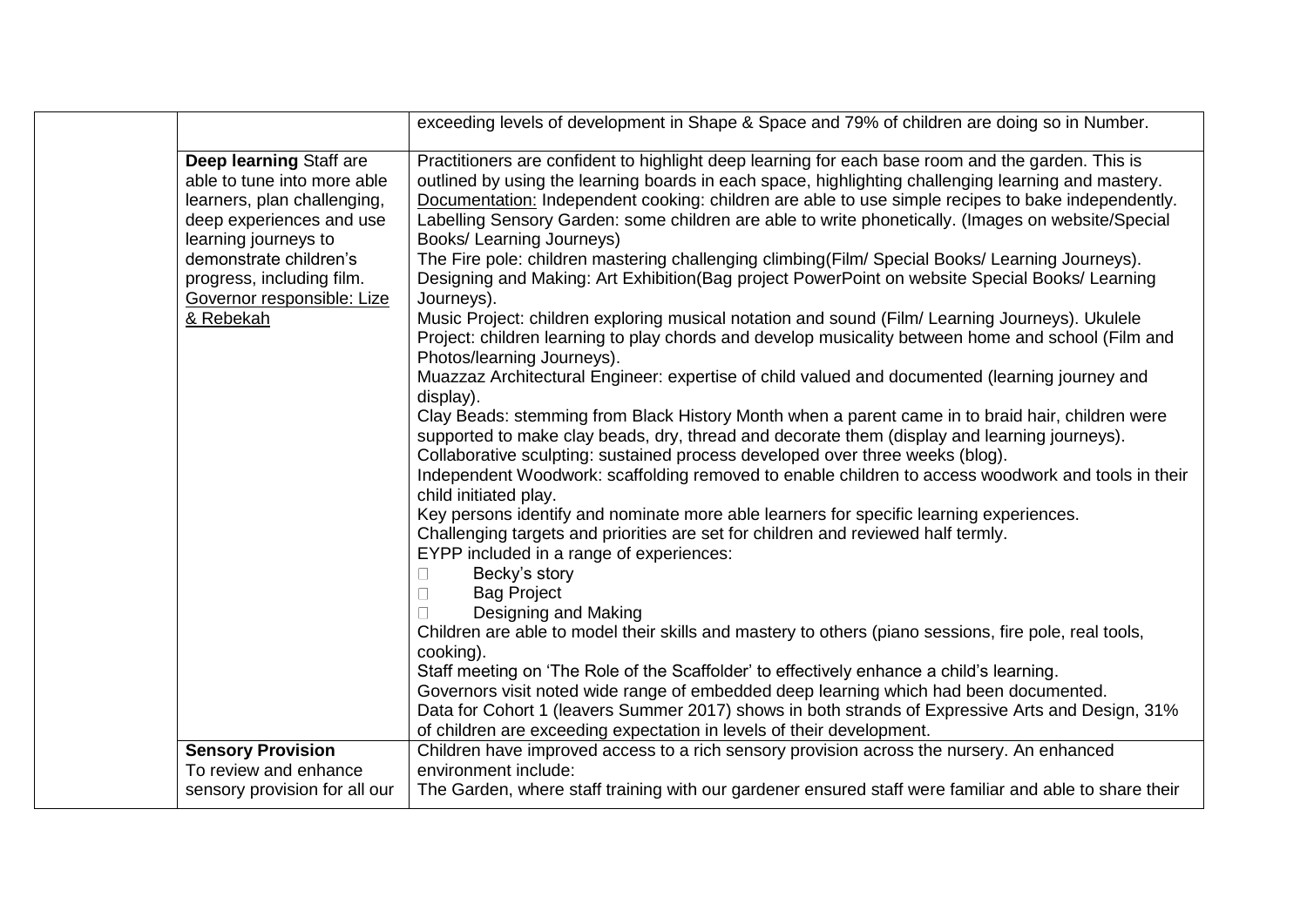|                  | children. Governor                                   | knowledge about the flora in our garden. Children were part of a sustained piece of learning where         |
|------------------|------------------------------------------------------|------------------------------------------------------------------------------------------------------------|
|                  | responsible: Aminul                                  | they planted, tended and explored a range of herbs. Children researched and labelled these herbs,          |
|                  |                                                      | supporting other children and visitors in developing an understanding of the wonderful herbs and their     |
|                  |                                                      | uses.                                                                                                      |
|                  |                                                      | Ongoing provision has been enhanced with opportunities for sensory experiences across the                  |
|                  |                                                      | environment planned for. Sensory stories and small story sessions have further developed this year.        |
|                  |                                                      |                                                                                                            |
|                  |                                                      | A Sensory Room has been set up with provision for small groups of children and adults to use. This         |
|                  |                                                      | provision is already providing a quiet but appropriately stimulating environment for intensive interaction |
|                  |                                                      | sessions and shared attention and language groups.                                                         |
|                  |                                                      | Leaver's 2016 data indicates children with special educational needs and disability make rapid and         |
|                  |                                                      | sustained progress from their often very early starting points.                                            |
|                  |                                                      | Staff training has taken place to enable all staff to experience the benefit of using the space and        |
|                  |                                                      | operate the equipment.                                                                                     |
|                  |                                                      | Family workshops and a possible roll out to toddlers and baby drop in family sessions are proposed.        |
| <b>Personal</b>  | <b>Supervision To provide</b>                        | Supervision has been implemented over this year for all staff. Starting with training introducing the      |
|                  | staff with a termly well-being                       |                                                                                                            |
| Development,     | and work check with a                                | concept and purpose of Supervision. All staff have been part of two sessions, with the third in February   |
| <b>Behaviour</b> |                                                      | 2017. The second phase has been insightful for staff in making the link between wellbeing,                 |
| and Welfare      | supervisor to ensure they                            | relationships and safeguarding as a focus. Staff have found the process useful in highlighting how our     |
|                  | are best placed to carry out<br>their role. Governor | own well-being impacts on our relationships with children and the safeguarding of all children. The        |
|                  |                                                      | supervision process has formalised the link to safeguarding. Through this process we have identified       |
|                  | responsible: Clare                                   | that where children have scored a three in their well-being on the Leuven Scales these children have a     |
|                  |                                                      |                                                                                                            |
|                  |                                                      | low attendance. Most children who have been identified as a four or a five in their well-being are best    |
|                  |                                                      | placed to learn and are making expected progress as noted in their data. These children display high       |
|                  |                                                      | self-esteem and an 'I can do this!' disposition. This focus has also highlighted the need to raise some    |
|                  |                                                      | children's profile across the nursery. Maria will make a list of 'nurture' children that will be nominated |
|                  |                                                      | for learning experiences at daily evaluation and planning. The process also points to further training for |
|                  |                                                      |                                                                                                            |
|                  |                                                      | all staff in the Leuven Scales. Some staff have had a challenging year with life changing experiences      |
|                  |                                                      |                                                                                                            |
|                  |                                                      | such as bereavement, difficulties with health and new beginnings. It is notable that all staff have the    |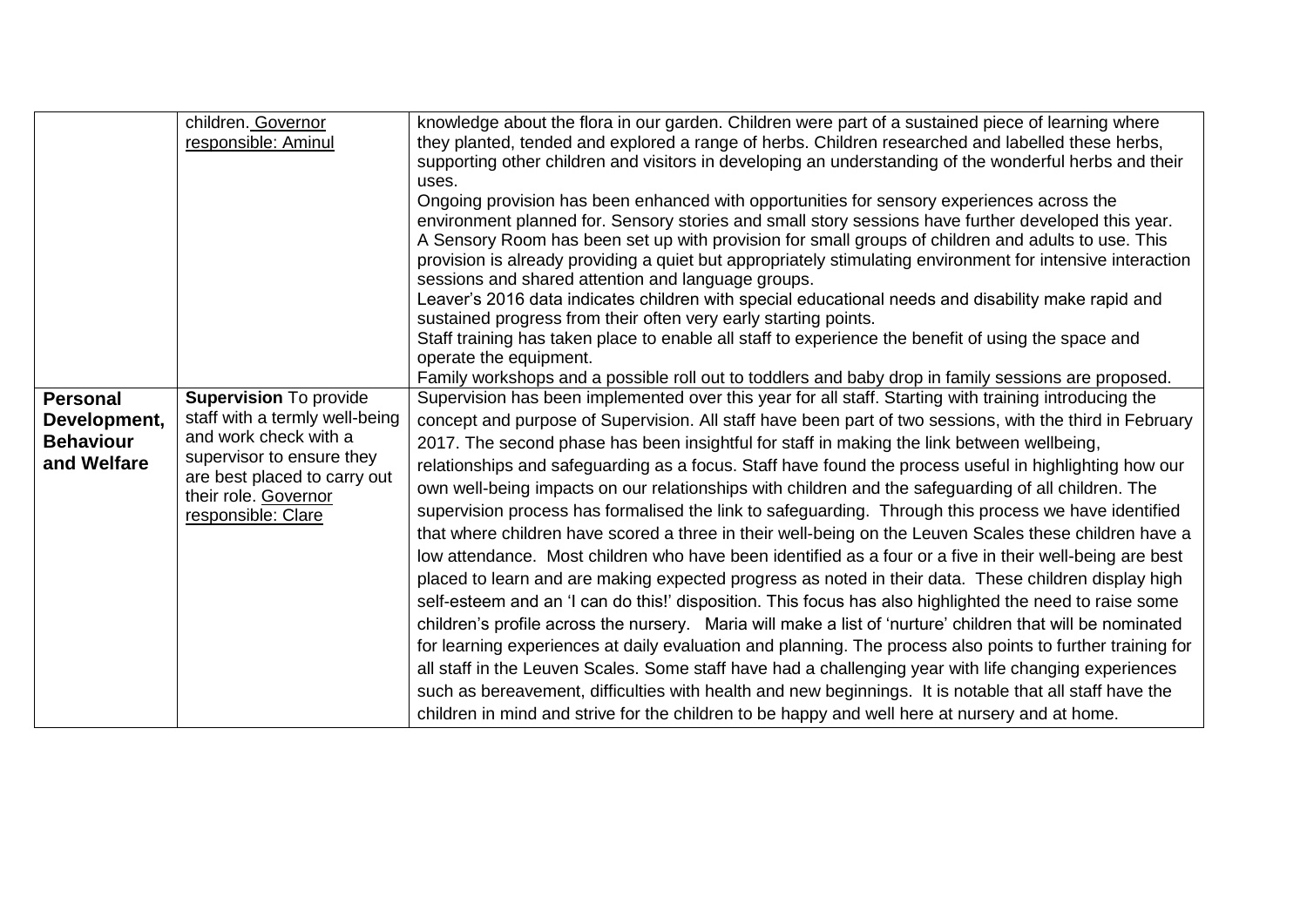| <b>Developing cycling</b><br>Children will be able to<br>further develop their skills in<br>riding two wheeler balance<br>and pedal bikes. Governor<br>responsible: Clare and<br>Peter  | In July 2016 Rachel Keeling gained its Bike it accreditation in association with TfL and SusTrans. With<br>our Bike It teacher and champion we planned sessions: staff training, Balance Bikes Club, Bike It<br>Family Breakfast, bike maintenance workshops for families, Pedal Bike Club, bike loaning to families at<br>the weekend. Programme for the year planned with Jo Coxon – staff training, balance bike club<br>alongside staff, Bike It breakfast launch 12/10/16, bike maintenance workshop for families, shopping<br>trip for resources and pedal bike club for Spring Term. Children have been involved in deconstructing<br>the bikes – testing the inner tubes for punctures, using tools and problem solving. Target children have<br>photographs displayed in order to give them ample opportunities to master the balance/2 wheeler<br>bikes. Clear communication channels enable the right children to be targeted. Leaver's Data in 2016<br>showed 5 children learned to ride a two wheeler pedal bike as part of the Bike It Programme and more<br>than 25 were proficient in using the balance bikes. All children are aware of keeping safe and the need<br>to wear safety helmets for both balance and pedal bikes. Staff gaining confidence in teaching skills to<br>children and able to build on prior learning. Systems are becoming well embedded. Clear system in<br>place for targeting and turn taking/timing turns. Increased number of families borrowing school bikes at<br>the weekend and sharing films and photos in Special Books. High numbers of children cycling and<br>scooting to school every day. |
|-----------------------------------------------------------------------------------------------------------------------------------------------------------------------------------------|----------------------------------------------------------------------------------------------------------------------------------------------------------------------------------------------------------------------------------------------------------------------------------------------------------------------------------------------------------------------------------------------------------------------------------------------------------------------------------------------------------------------------------------------------------------------------------------------------------------------------------------------------------------------------------------------------------------------------------------------------------------------------------------------------------------------------------------------------------------------------------------------------------------------------------------------------------------------------------------------------------------------------------------------------------------------------------------------------------------------------------------------------------------------------------------------------------------------------------------------------------------------------------------------------------------------------------------------------------------------------------------------------------------------------------------------------------------------------------------------------------------------------------------------------------------------------------------------------------------------------------------------------|
| <b>Attendance and</b><br><b>Punctuality Children are</b><br>attending school every day,<br>accessing a broad<br>curriculum and enriching<br>experiences. Governor<br>responsible: Sonia | Currently with our attendance at 90% (up from 88%) we are slowly improving attendance and<br>punctuality. Our robust policy and procedure is explained at induction and Home Visits and staff work<br>effectively to establish warm and supportive relationships with families to enable them to get their<br>children to school every day. The head teacher and senior admin officer meet half termly to review,<br>monitor and plan action points relating to attendance and punctuality. Key workers are more involved<br>in supporting attendance and punctuality, sharing with families hours missed through lateness and<br>phoning families when children are developing prolonged or patterns of absence. We will continue to<br>have high expectations of our families with regards to attendance and punctuality and stress the<br>correlation between that and rates of progress and attainment.                                                                                                                                                                                                                                                                                                                                                                                                                                                                                                                                                                                                                                                                                                                                        |
| Research &<br>documentation To<br>continue to publish<br>documentation<br>demonstrating children's<br>learning. To engage in<br>school-led research to<br>share our outstanding         | Governor visits and our school website evidence high quality documentation which demonstrates high<br>outcomes for children in a rich and balanced curriculum. Rachel Keeling continue to lead the way in<br>creativity and our website has become a focal point for many professionals who have contacted and<br>visited the school. Films, Learning Journeys, Power Points, displays, photographs and our blog<br>demonstrate sustained, challenging learning which supports and develops all areas of learning. We<br>continue to attract visitors, both local and international. We have been part of training for Early<br>Education and have hosted delegates and pedagogues. We have contributed to an article in Nursery<br>World and this strand of work will continue and be further explored.                                                                                                                                                                                                                                                                                                                                                                                                                                                                                                                                                                                                                                                                                                                                                                                                                                           |